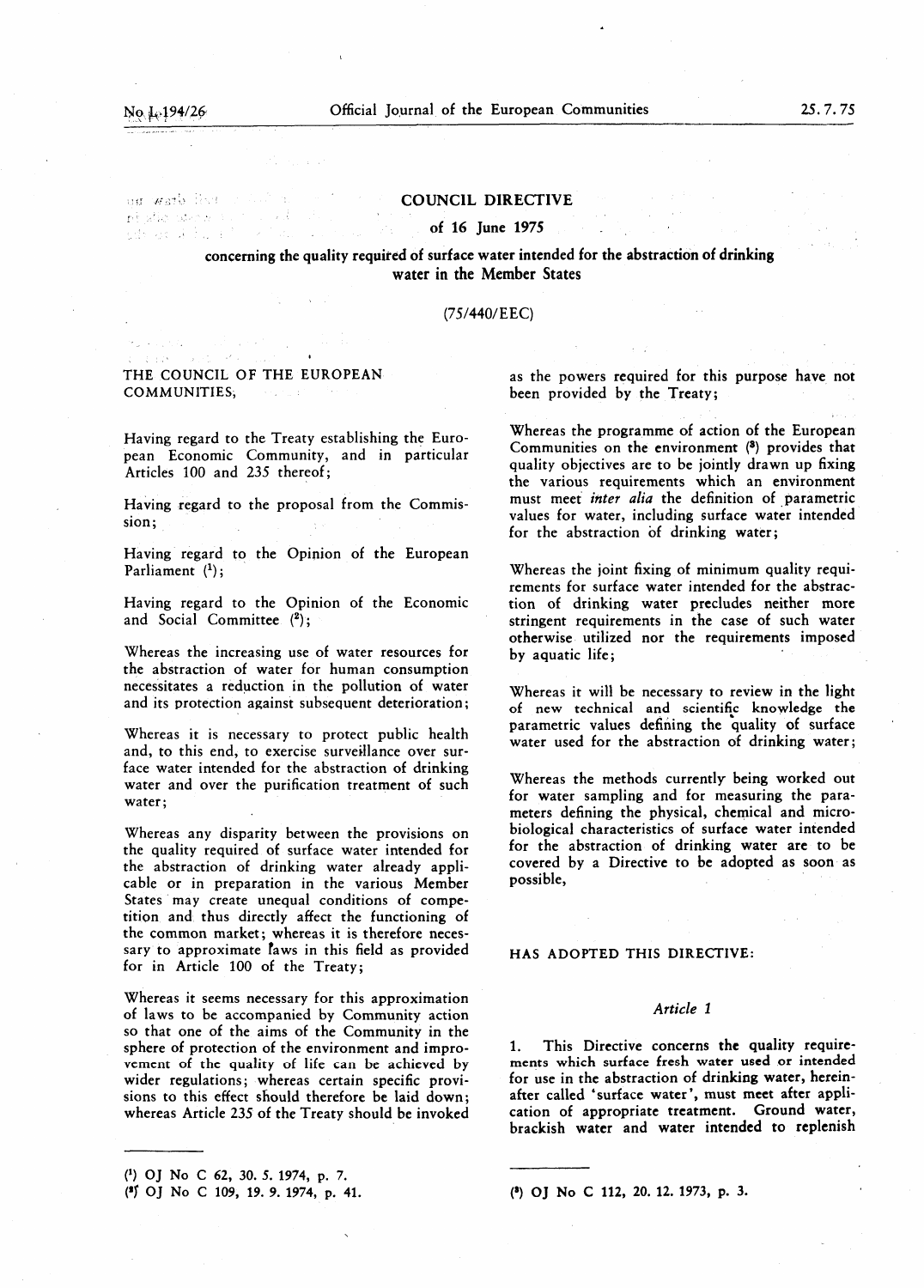water-bearing beds shall not be subject to this Directive.

2. For the purposes of applying this Directive, all surface water intended for human consumption and supplied by distribution networks for public use shall be considered to be drinking water.

## Article 2

For the purposes of this Directive surface water shall be divided according to limiting values into three categories, A1, A2 and A3, which correspond to the appropriate standard methods of treatment given in Annex I. These groups correspond to three different qualities of surface water, the respective physical, chemical and microbiological characteristics of which are set out in the table given in Annex II. 2012 1. Surface water having physical, chemical and

### Article 3

1. Member States shall set, for all sampling points, or for each individual sampling point, the values applicable to surface water for all the parameters given in Annex II.

Member States may refrain from setting the values of parameters in respect of which no value is shown, in the table in Annex II, pursuant to the first subparagraph pending determination of the figures in accordance with the procedure under Article 9.

2. The values set pursuant to paragraph <sup>1</sup> may not be less stringent than those given in the 'I' columns of Annex II.

3. Where values appear in the 'G' columns of Annex II, whether or not there is a corresponding value in the 'I' columns of that Annex, Member States shall endeavour to respect them as guidelines, subject to Article 6.

# Article 4

Member States shall take all necessary measures to ensure that surface water conforms to the values laid down pursuant to Article 3. Each Member State shall apply this Directive without distinction to national waters and waters crossing its frontiers.

2. In line with the objectives of this Directive, Member States shall take the necessary measures to ensure continuing improvement of the environ

ment. To this end, they shall draw up a systematic plan of action including a timetable for the improvement of surface water and especially that falling within category A3. In this context, considerable improvements are to be achieved under the national programmes over the next 10 years.

The timetable referred to in the first subparagraph will be drawn up in the light of the need to improve the quality of the environment, and of water in particular, and the economic and technical constraints which exist or which may arise in the various regions of the Community.

The Commission will carry out a thorough examination of the plans referred to in the first subparagraph, including the timetables, and will, if necessary, submit appropriate proposals to the Council.

microbiological characteristics falling short of the mandatory limiting values corresponding to treatment type A3 may not be used for the abstraction of drinking water. However, such lower quality water may, in exceptional circumstances, be utilized provided suitable processes — including blending  $-$  are used to bring the quality characteristics of the water up to the level of the quality standards for drinking water. The Commission must be notified of the grounds for such exceptions, on the basis of a water resources management plan within the area concerned, as soon as possible, in the case of existing installations, and in advance, in the case of new installations. The Commission will examine these grounds in detail and, where necessary, submit appropriate proposals to the Council.

#### Article 5

1. For the purposes of Article 4 surface water shall be assumed to conform to the relevant parameters if samples of this water taken at regular intervals at the same sampling point and used in the abstraction of drinking water show that it complies with the parametric values for the water quality in question, in the case of :

— 95 % of the samples for parameters conforming to those specified in the 'I' columns in Annex II,

— 90 % of the samples in all other cases,

and if in the case of the 5 or 10 % of the samples which do not comply:

(a) the water does not deviate from the parametric values in question by more than 50 %, except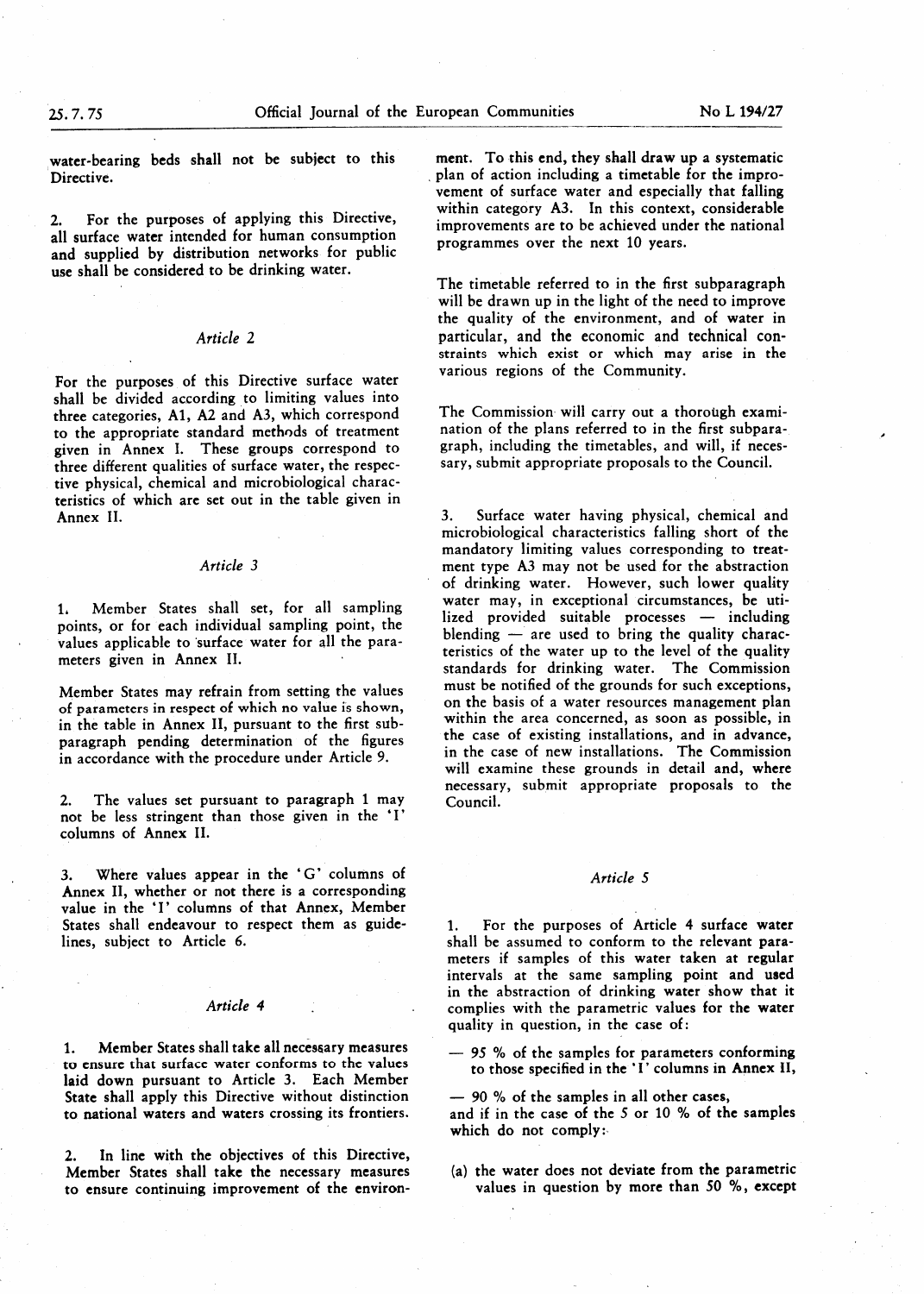for temperature, pH, dissolved oxygen and microbiological parameters;

- (b) there can be no resultant danger to public health ;
- (c) consecutive water samples taken at statistically suitable intervals do not deviate from the relevant parametric values.

2. Pending a Community policy on the matter, the frequency of sampling and the analysis of each parameter, together with the methods of measurement shall be defined by the competent national authorities which shall take into account the volume of water abstracted, the extent of the abstraction, the population served, the degree of risk engendered by the quality of the water and seasonal variations in the quality.

3. Higher values than those referred to in paragraph 2, shall not be taken into consideration in the calculation of the percentages referred to in paragraph <sup>1</sup> when they are the result of floods or natural disasters or abnormal weather conditions.

4. Sampling shall mean the place at which surface water is abstracted before being sent for purification treatment.

# Article 6

Member States may at any time fix more stringent values for surface water than those laid down in this Directive.

#### Article 7

Implementation of the measures taken pursuant to this Directive may under no circumstances lead either directly or indirectly to deterioration of the current quality of surface water.

#### Article 8

This Directive may be waived:

- (a) in the case of floods or other natural disasters;
- (b) in the case of certain parameters marked (O) in Annex II because of exceptional meteorological or geographical conditions;
- (c) where surface water undergoes natural enrichment in certain substances as a result of which

 $\label{eq:2.1} \frac{d}{dt} \left( \left( \begin{array}{cc} \frac{d}{dt} & \frac{d}{dt} \\ \frac{d}{dt} & \frac{d}{dt} \end{array} \right) \right) = \left( \begin{array}{cc} \frac{d}{dt} & \frac{d}{dt} \\ \frac{d}{dt} & \frac{d}{dt} \end{array} \right) = \left( \begin{array}{cc} \frac{d}{dt} & \frac{d}{dt} \\ \frac{d}{dt} & \frac{d}{dt} \end{array} \right) = \left( \begin{array}{cc} \frac{d}{dt} & \frac{d}{dt} \\ \frac{d}{dt} & \frac{d}{dt} \end{array} \right$ 

it would exceed the limits laid down for categories Al, A2 and A3 in the table in Annex II ;

(d) in the case of surface water in shallow lakes or virtually stagnant surface water, for parameters marked with an asterisk in the table in Annex II, this derogation being applicable only to lakes with a depth not exceeding 20 m, with an exchange of water slower than one year, and without a discharge of waste water into the water body.

Natural enrichment means the process whereby, without human intervention, a given body of water receives from the soil certain substances contained therein.

In no case may the exceptions provided for in the first subparagraph disregard the requirements of public health protection.

Where a Member State waives the provisions of this Directive, it shall forthwith notify the Commission thereof, stating its reasons and the periods anticipated.

# Article 9

The numerical values and the list of parameters given in the table in Annex II, defining the physical, chemical and microbiological characteristics of surface water may be revised either at the request of a Member State or on a proposal from the Commission, whenever technical and scientific knowledge regarding methods of treatment is extended or drinking water standards are modified.

### Article 10

Member States shall bring into force the laws, regulations and administrative provisions needed in order to comply with this Directive within two years of its notification. They shall forthwith inform the Commission thereof.

## Article 11

This Directive is addressed to the Member States.

Done at Luxembourg, 16 June 1975.

 $\mathcal{L}_{\text{max}}$  and  $\mathcal{L}_{\text{max}}$ 

For the Council The President R. RYAN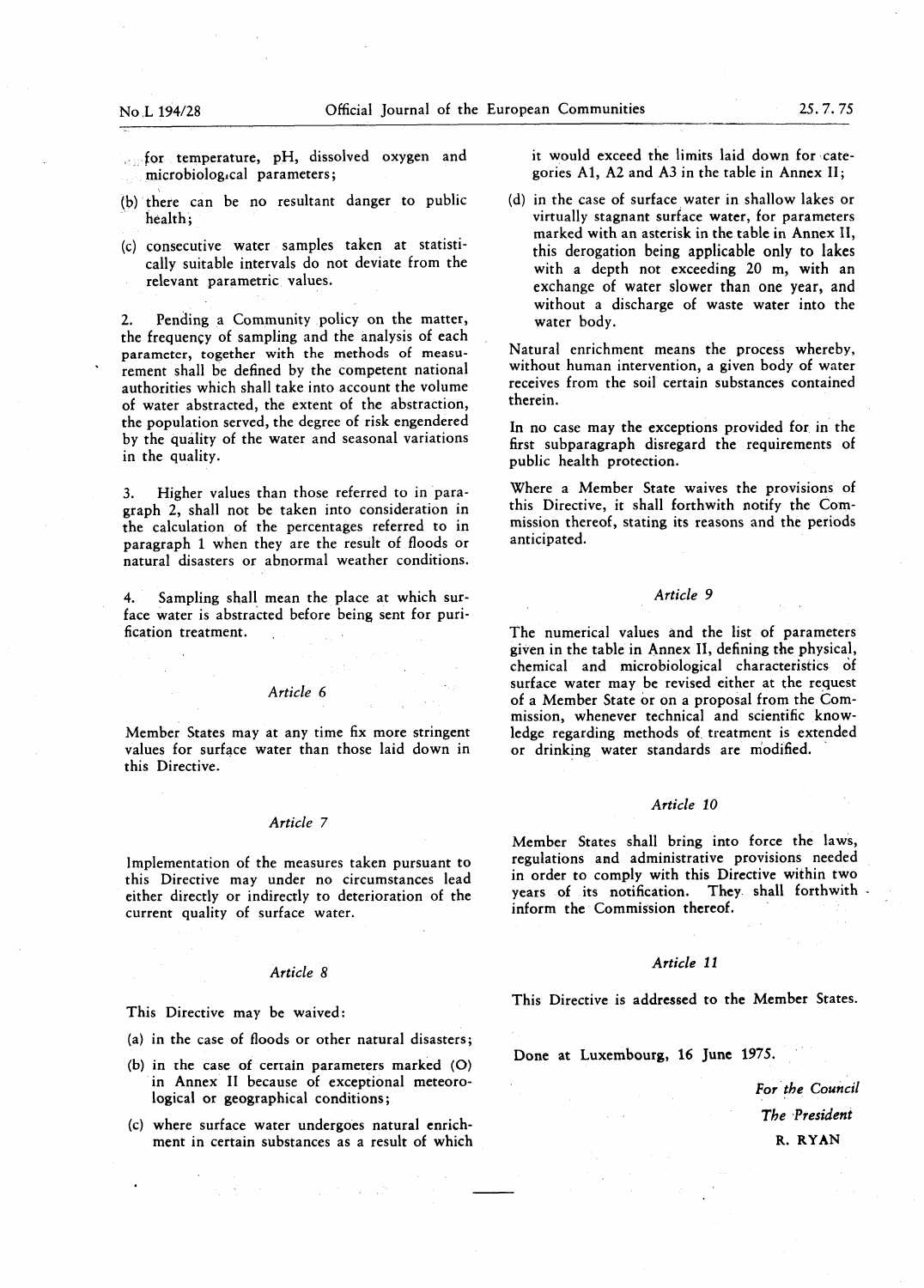$\label{eq:2.1} \frac{1}{\sqrt{2}}\int_{\mathbb{R}^3}\frac{1}{\sqrt{2}}\left(\frac{1}{\sqrt{2}}\right)^2\frac{1}{\sqrt{2}}\left(\frac{1}{\sqrt{2}}\right)^2\frac{1}{\sqrt{2}}\left(\frac{1}{\sqrt{2}}\right)^2\frac{1}{\sqrt{2}}\left(\frac{1}{\sqrt{2}}\right)^2\frac{1}{\sqrt{2}}\left(\frac{1}{\sqrt{2}}\right)^2\frac{1}{\sqrt{2}}\frac{1}{\sqrt{2}}\frac{1}{\sqrt{2}}\frac{1}{\sqrt{2}}\frac{1}{\sqrt{2}}\frac{1}{\sqrt{2}}$ 

 $\label{eq:2.1} \frac{1}{\sqrt{2}}\int_{0}^{\infty} \frac{1}{\sqrt{2\pi}}\left(\frac{1}{\sqrt{2\pi}}\right)^{2\alpha} \frac{1}{\sqrt{2\pi}}\int_{0}^{\infty} \frac{1}{\sqrt{2\pi}}\left(\frac{1}{\sqrt{2\pi}}\right)^{\alpha} \frac{1}{\sqrt{2\pi}}\int_{0}^{\infty} \frac{1}{\sqrt{2\pi}}\frac{1}{\sqrt{2\pi}}\frac{1}{\sqrt{2\pi}}\frac{1}{\sqrt{2\pi}}\frac{1}{\sqrt{2\pi}}\frac{1}{\sqrt{2\pi}}\frac{1}{\sqrt{2$ 

#### ANNEX I

#### Definition of the standard methods of treatment for transforming surface water of categories A1, A2 and A3 into drinking water

#### Category Al

Simple physical treatment and disinfection, e.g. rapid filtration and disinfection .

### Category A2

Normal physical treatment, chemical treatment and disinfection, e.g. pre-chlorination, coagulation, flocculation, decantation, filtration, disinfection (final chlorination).

#### Category A3

Intensive physical and chemical treatment, extended treatment and disinfection e.g. chlorination to break-point, coagulation, flocculation, decantation, filtration, adsorption (activated carbon), disinfection (ozone, final chlorination).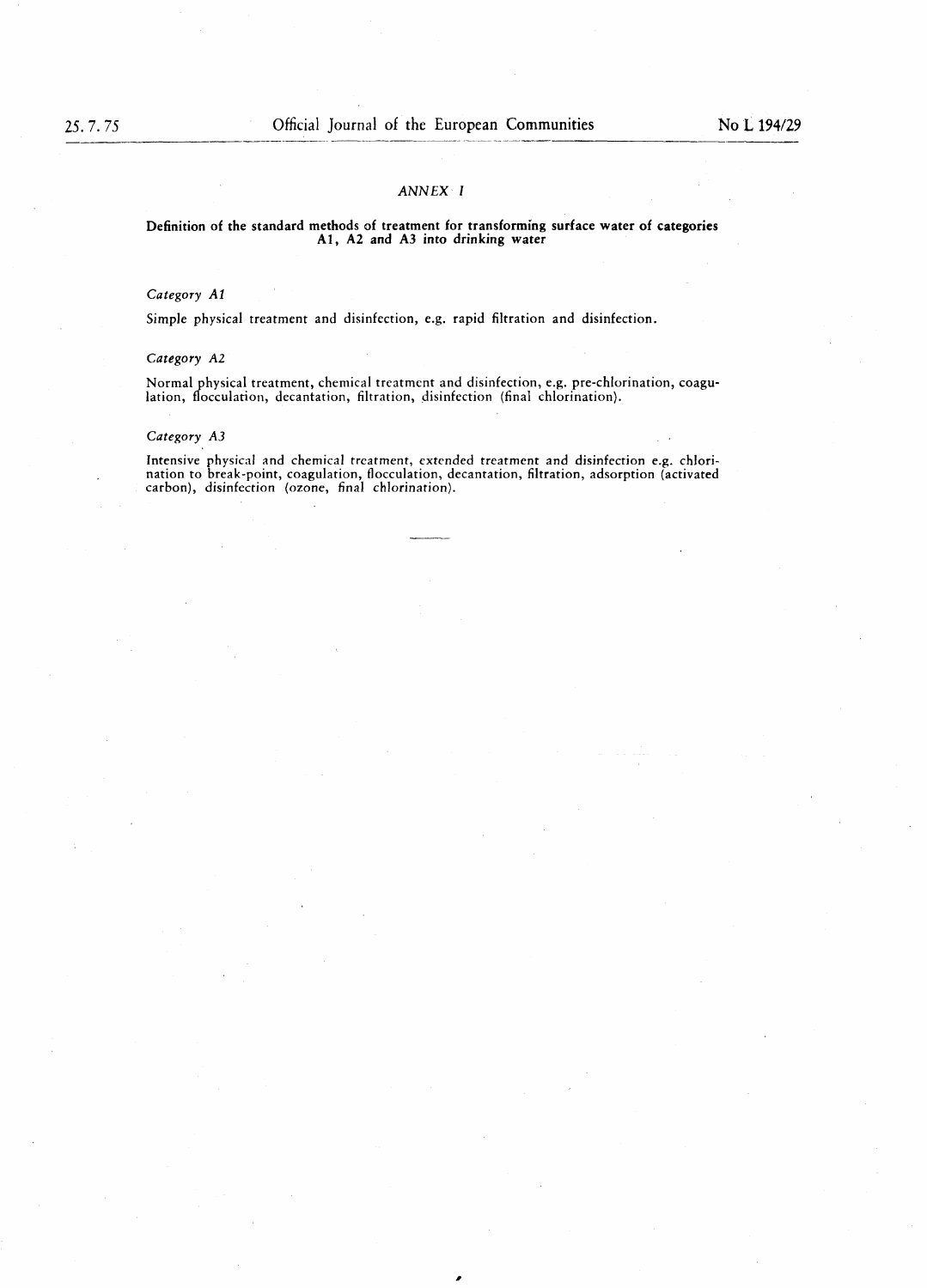| $\bullet$                            |            | Characteristics of surface water intended for the abstraction of drinking water | $\overline{\mathbf{I}}$<br><b>ANNEX</b> |                    |                 |                      |                |                   |
|--------------------------------------|------------|---------------------------------------------------------------------------------|-----------------------------------------|--------------------|-----------------|----------------------|----------------|-------------------|
|                                      | Parameters |                                                                                 | 20                                      | $\overline{z}$ -   | 20              | $2 -$                | 20             | $2 -$             |
| $H_{\mathbf{q}}$                     |            |                                                                                 | $6.5$ to $8.5$                          |                    | $5.5$ to 9      |                      | $5.5$ to 9     |                   |
| Coloration (after simple filtration) |            | mg/l Pt scale                                                                   | $\overline{\phantom{0}}$                | 20(0)              | 50              | 100(0)               | 50             | 200(0)            |
| Total suspended solids               |            | $\overline{\mathsf{S}}$<br>mg/l                                                 | 25                                      |                    |                 |                      |                |                   |
| Temperature                          |            | $\circ$                                                                         | 22                                      | 25(0)              | 22              | 25(0)                | 22             | $-25$ (O)         |
| Conductivity                         |            | $\mu$ s/cm <sup>-1</sup> at 20 °C                                               | 1000                                    |                    | 1000            |                      | 1000           |                   |
| Odour                                |            | (dilution factor<br>at $25°C$ )                                                 | $\boldsymbol{\omega}$                   |                    | $\overline{10}$ |                      | 20             |                   |
| Nitrates                             |            | mg/l NO <sub>3</sub>                                                            | 25                                      | 50(0)              |                 | 50 (O)               |                | 50 <sub>(O)</sub> |
| Fluorides                            |            | L,<br>mg/1                                                                      | $\overline{\phantom{a}}$<br>$0.7$ to    | 1.5                | $0.7$ to $1.7$  |                      | $0.7$ to $1.7$ |                   |
| Total extractable organic chlorine   |            | $\overline{\text{C}}$<br>$\mathrm{mg}/l$                                        |                                         |                    |                 |                      |                |                   |
| Dissolved iron                       |            | $\mathbf{F}$<br>$\mathrm{mg}/l$                                                 | $0 - 1$                                 | $0 - 3$            |                 | $\mathbf{\tilde{z}}$ |                |                   |
| Manganese                            |            | Mn<br>$\mathrm{mg}/\mathrm{l}$                                                  | 0.05                                    |                    | $\overline{0}$  |                      |                |                   |
| Copper                               |            | $\vec{c}$<br>$\mathbf{mg}/l$                                                    | $0 - 02$                                | $0.05$ (O)         | 0.05            |                      |                |                   |
| Zinc                                 |            | $\mathbf{z}_{n}$<br>mg/1                                                        | 0.5                                     | $\mathbf{\hat{z}}$ |                 | $\sim$               |                | $\sim$            |
| Boron                                |            | ă.<br>$\mathrm{mg}/\mathrm{l}$                                                  | $\overline{ }$                          |                    |                 |                      |                |                   |
| Beryllium                            |            | ഷ<br>$\mathrm{mg}/\mathrm{l}$                                                   |                                         |                    |                 |                      |                |                   |
| Cobalt                               |            | ပိ<br>$\mathrm{mg}/\mathrm{l}$                                                  |                                         |                    |                 |                      |                |                   |
| Nickel                               |            | $\ddot{\mathbf{z}}$<br>$\mathbf{m}\mathbf{g}/\mathbf{l}$                        |                                         |                    |                 |                      |                |                   |
| Vanadium                             |            | $\triangleright$<br>mg/l                                                        |                                         |                    |                 |                      |                |                   |
| Arsenic                              |            | Ås<br>mg/l                                                                      | $0 - 01$                                | 0.05               |                 | 0.05                 | $0 - 05$       | $\mathbf{C}$      |
| Cadmium                              |            | $\mathbf{C}$<br>$\rm mg/l$                                                      | 0.001                                   | $0 - 005$          | $0 - 001$       | $0 - 005$            | 0.001          | 0.005             |
| Total chromium                       |            | Ğ<br>mg/1                                                                       |                                         | 0.05               |                 | $0 - 05$             |                | 0.05              |
| Lead                                 |            | <b>A</b><br>mg/l                                                                |                                         | 0.05               |                 | 0.05                 |                | 0.05              |
| Selenium                             |            | ႓ၟ<br>mg/1                                                                      |                                         | 0.01               |                 | $0 - 01$             |                | $0 - 01$          |
| Mercury                              |            | Hg<br>mg/1                                                                      | 0-0005                                  | 0.001              | 0.0005          | 0.001                | 0.0005         | 0.001             |
| Barium                               |            | Ba<br>mg/1                                                                      |                                         | $0 - 1$            |                 | $\rightarrow$        |                | $\blacksquare$    |
| Cyanide                              |            | $\mathcal{S}$<br>mg/1                                                           |                                         | 0.05               |                 | $0-05$               |                | 0.05              |

 $\label{eq:2.1} \mathbf{v} = \mathbf{v} + \mathbf{v} + \mathbf{v} + \mathbf{v}$ 

 $\label{eq:2.1} \mathcal{L}(\mathcal{L}(\mathcal{L})) = \mathcal{L}(\mathcal{L}(\mathcal{L})) = \mathcal{L}(\mathcal{L}(\mathcal{L})) = \mathcal{L}(\mathcal{L}(\mathcal{L})) = \mathcal{L}(\mathcal{L}(\mathcal{L})) = \mathcal{L}(\mathcal{L}(\mathcal{L})) = \mathcal{L}(\mathcal{L}(\mathcal{L})) = \mathcal{L}(\mathcal{L}(\mathcal{L})) = \mathcal{L}(\mathcal{L}(\mathcal{L})) = \mathcal{L}(\mathcal{L}(\mathcal{L})) = \mathcal{L}(\mathcal{L}(\mathcal{L})) = \math$ 

No. L. 194/30

# Official Journal of the European Communities

7 .75